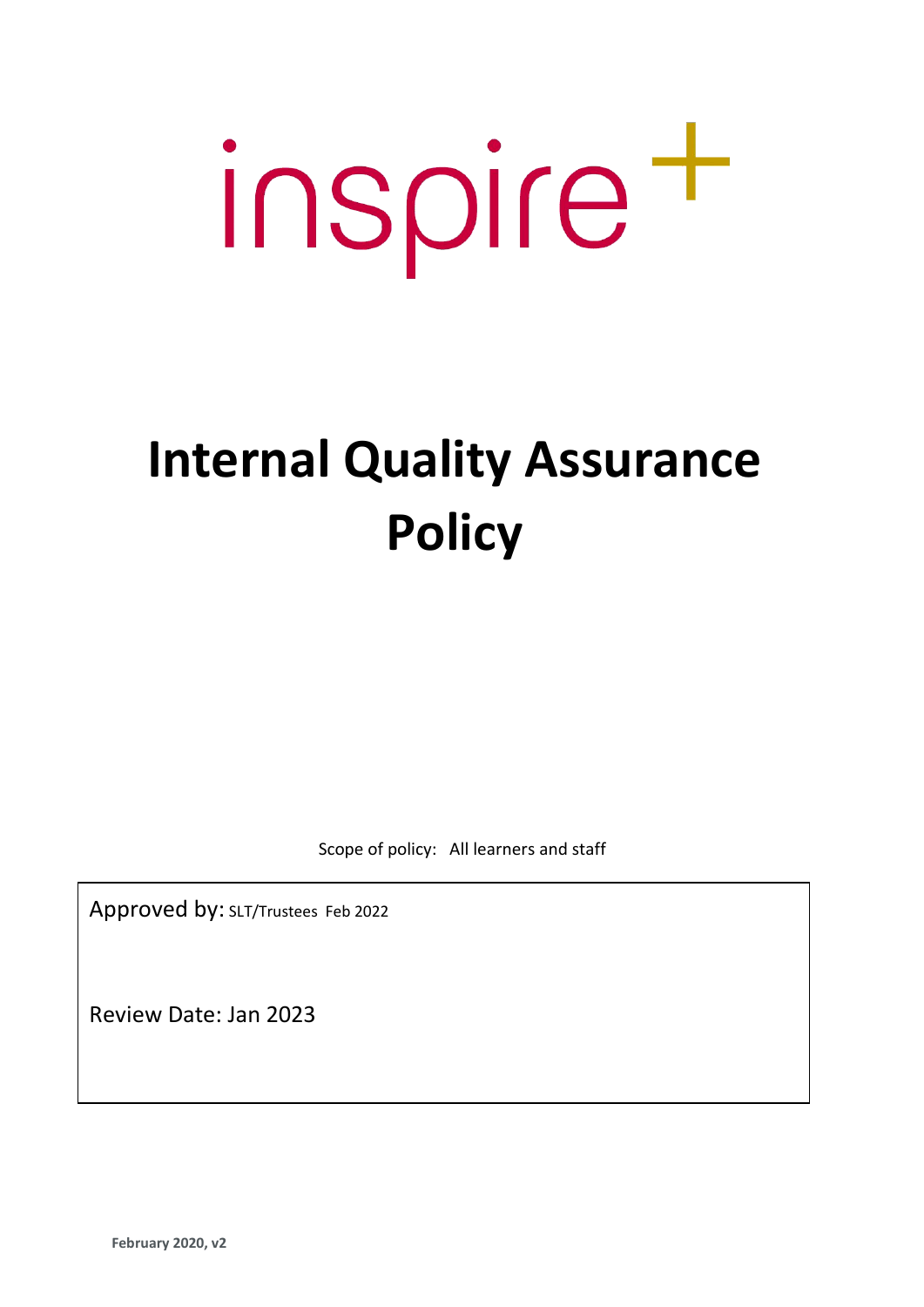This procedure sets out the steps to follow to carry out Internal Quality Assurance duties as part of the quality management process at Inspire+. This procedure covers all qualification and Awarding Body's that inspire+ are engaged with for academic year 2020-21 and has being complied in line with Joint Awarding Body Guidance on Internal Verification, (refer to inspire+ website policy page for hard copy)

Internal Quality Assurers are responsible for the leadership and management of the assessment process ensuring that the assessment decisions made by all staff consistently meet standards, are accurate, fair and reliable.

#### **Introduction**

This is the written Internal Quality Assurance procedure, which has been approved by Senior Leadership Team

- All members of staff involved in assessment and verification activities need to be aware of relevant health and safety, safeguarding and environmental/data protection and equal opportunities policies and how they are applied within the Charity and on employer partner premises
- Lead Internal Quality Assurers are responsible for checking (verifying) the quality of assessment decisions across all IQA's and assessors, all units and samples from every candidate category
- Inspire+ recognises that failure to fulfil internal quality assurance commitments could lead to the withdrawal of centre approval by the awarding body

#### **Access to Assessment and Recognition of Prior Learning**

Recognition of Prior Learning and Access to Assessment need to be considered during each student's initial assessment and induction: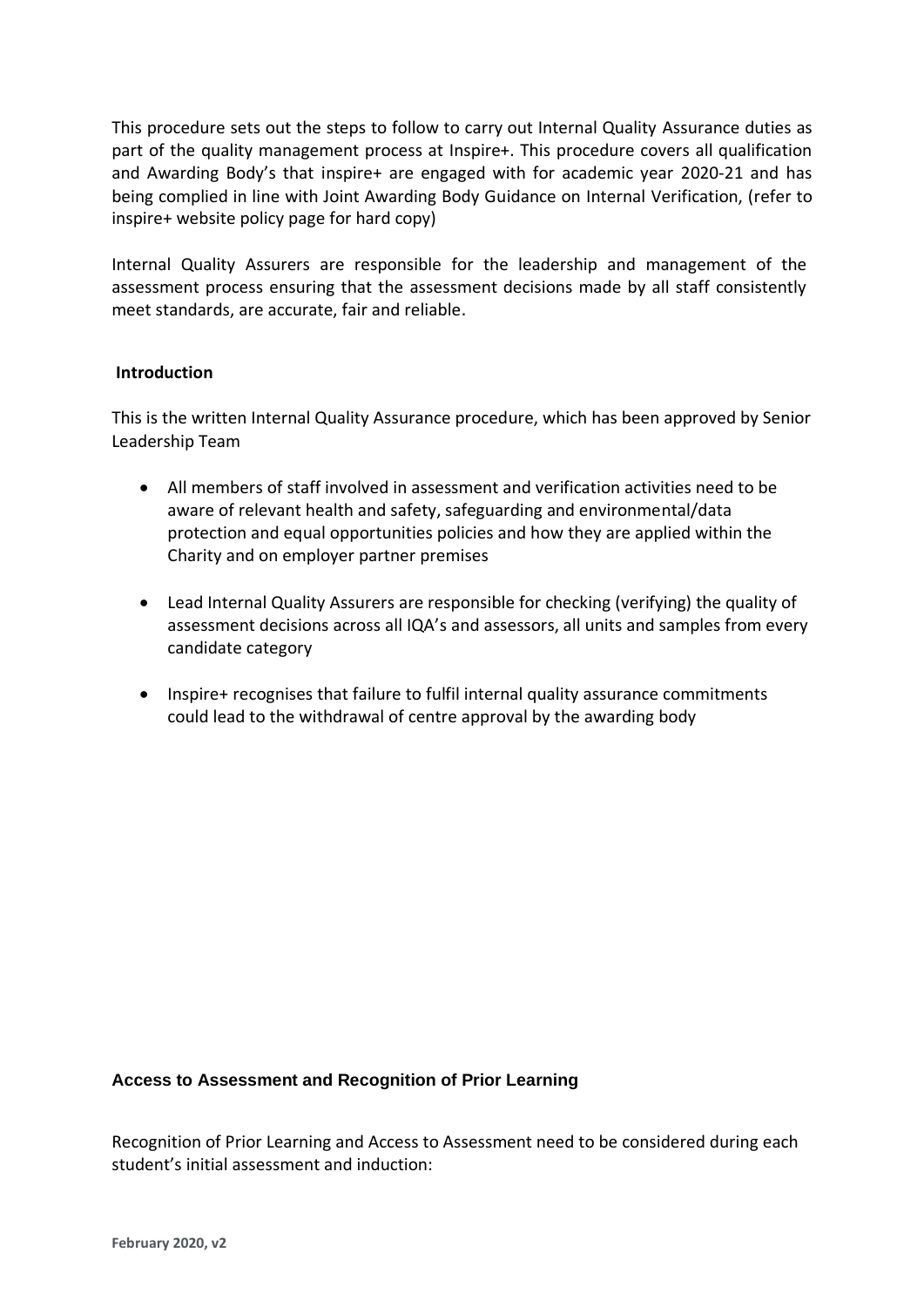- All assessors must work with students to ensure that previous achievements are fully considered as part of each student's initial assessment.
- Recognition of Prior Learning (RPL) must consider formal, non-formal and informal learning. This could include knowledge and skills gained from the school, college and university and outside formal learning situations such as through work experiences or a hobby. Recognition should be given for what has been learned from these experiences
- RPL claims must be made in a timely way using the systems of the appropriate awarding body
- Any exemptions or relevant prior learning must be documented in the individual learning plan/assessment plan
- In order to ensure subsequent assessment is fair and consistent, the particular learning needs, disabilities or temporary injuries of students need to be considered. The aim is to ensure that access arrangements allow students to show what they know and can do but without changing the demands of the assessment.

If a potential assessment support need is identified for individual students, assessors must notify and work with the inspire+ and Stamford College SEND/Exams teams who will check the guidance of the relevant awarding body and liaise with them to apply and seek the agreement of special access arrangements.

# **Internal Quality Assurance Sampling Strategy**

The internal quality assurance sampling strategy involves reviewing the quality of assessor judgments at both interim and summative stages. This includes reviewing student assignments briefs, assignments, essays, project work and portfolios before decisions have been made on any unit/task/element or when one or two units/tasks/elements are completed.

It will include checking the planning, review and feedback given to students by assessors and will enable the internal quality assurer to evaluate the quality of formative guidance on assessment and to pick up any problems at an early stage. It will also highlight individual assessor needs which in turn must be used to develop the assessment team as a whole. The internal quality assurer will achieve this through effective planning, which must in part include observing assessors performance where appropriate and in line with awarding body requirements, meeting with assessors verbal and written feedback and through department standardisation meetings.

# **Internal Quality Assurance will:**

- Develop and implement the sampling procedures as defined in sampling plan and in line with awarding body requirements
- Complete awarding body documentation: signing interim where necessary e.g. unit/element of an assignment brief completely signed off by the assessor and internally quality assured before issuing to students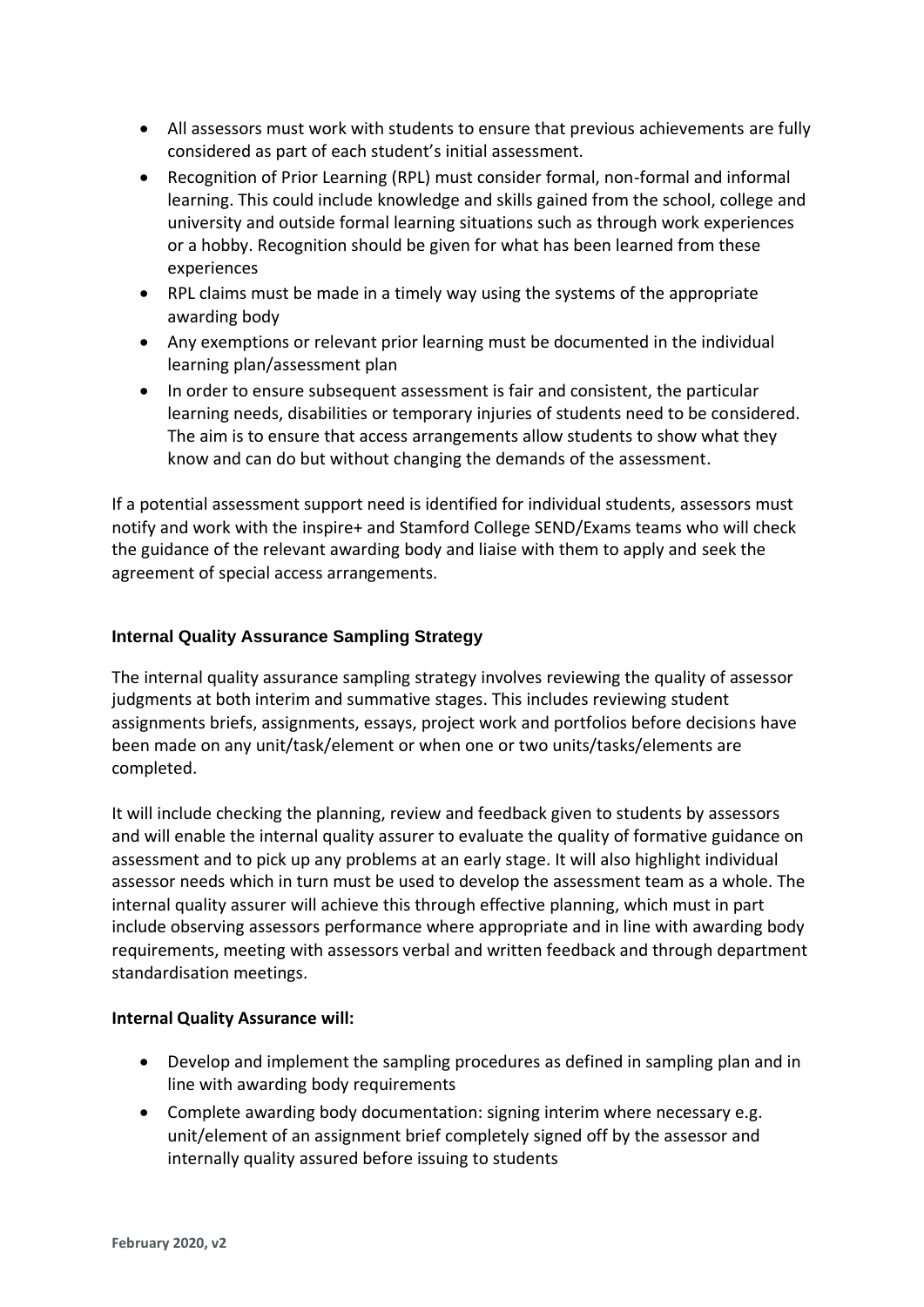- Where required as part of the qualification, observe assessors giving feedback to students and give feedback to the assessors
- All assignments briefs, assignments, project work units including optional units and all assessment methods must be sampled for each assessor over a period of time, e.g. an annual cycle
- Where required by the awarding body all assessors will be observed during the annual cycle, how often depends on experience and internal quality assurers sample
- Internal Quality Assurance is not an 'end process, where appropriate interim, as well as summative assessment decisions, should be included in the internal quality assurance sample
- There may be no requirement to sample every candidate but internal quality assurers must ensure a sample from each category/group, e.g. include in your sample, age, gender, and new starters, mid-term and well-established students
- Where required assessors working towards TAQA, internal quality assurers must arrange for a qualified competent assessor to check and countersign their assessments
- Internal quality assurer will Initially deal with any appeals, informing lead internal quality assurer and HOD
- New and less experienced assessors should be sampled/observed more frequently, in line with awarding body guidance; the expectation is that new assessors sampled should be based on risk which will determine the sample to be taken
- Where required by the awarding body students must meet formal assessment deadlines in order for an assessor to accept evidence of assessment
- Assessors must confirm that the student evidence they have assessed is authentic.
- Where required by the awarding body students must include a signed declaration of authenticity with every assignment/unit they hand in. This should confirm that the evidence they are presenting is their own and they understand the impact and consequences of submitting plagiarised work

#### **Roles and Responsibilities**

#### **Lead Internal Quality Assurer:**

- Develop sampling plan based on their sampling strategy using awarding body documentation
- Hold all internal quality assurance documentation in a secure central accessible place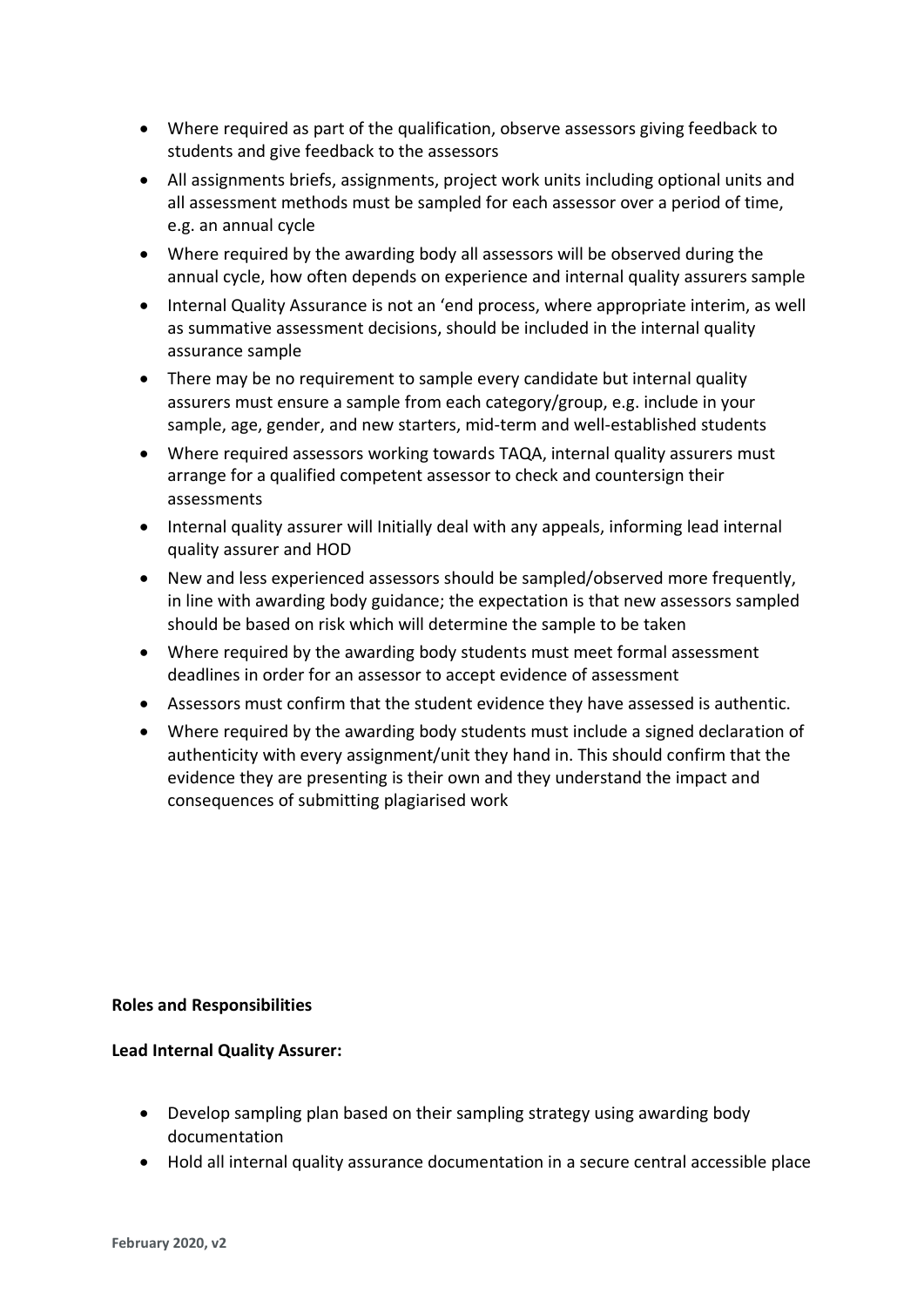- Liaise with awarding bodies and ensure compliance re the delivery/assessment of qualifications
- Arrange and facilitate External Verifier/Standards Verifier/External Examiner requirements as detailed in awarding body quality assurance handbook
- Co-ordinate internal quality assurance processes within their team
- Develop and support the internal quality assurers and assessors in their team
- Alert HoD's/DOL's/DQ to assessment issues, trends and team development needs
- Help to identify areas of training for internal quality assurers and assessors new internal quality assurers/assessors working towards their TAQA award should achieve this qualification within 12 months
- Induct new internal quality assurers so that they fully understand their role
- Lead standardisation meetings, ensuring standards are consistently met, sharing good practice, new documentation etc
- Liaise with External Verifiers, agree on the verification plan, to be available for the visit, provide information and documentation requested, arrange for students to be available, convey messages following a visit to lead internal quality assurers, assessors and HoDs/DOL's/DQ
- External Verifiers visits should not be cancelled, any issues must be discussed with DQ
- Countersign documentation for internal quality assurers working towards their TAQA qualification
- Ensure all students are registered in line with awarding body requirements, clear audit trail allowing for the ten-week rule
- Ensure that documentation relating to completion of students qualification is completed correctly, timely and meets the date issued by the college

# **Internal Quality Assurer**

- Carry out sampling procedures as defined in sampling plan and in line with awarding body requirements
- Complete awarding body documentation: signing interim where necessary e.g. task/assignment/brief/unit not completely signed off by the assessor.
- Observe assessors giving feedback to students and give confidential feedback to the assessor where required by the awarding body
- If assessors are working towards TAQA, internal quality assurers must arrange for a qualified competent assessor to check and countersign their assessments.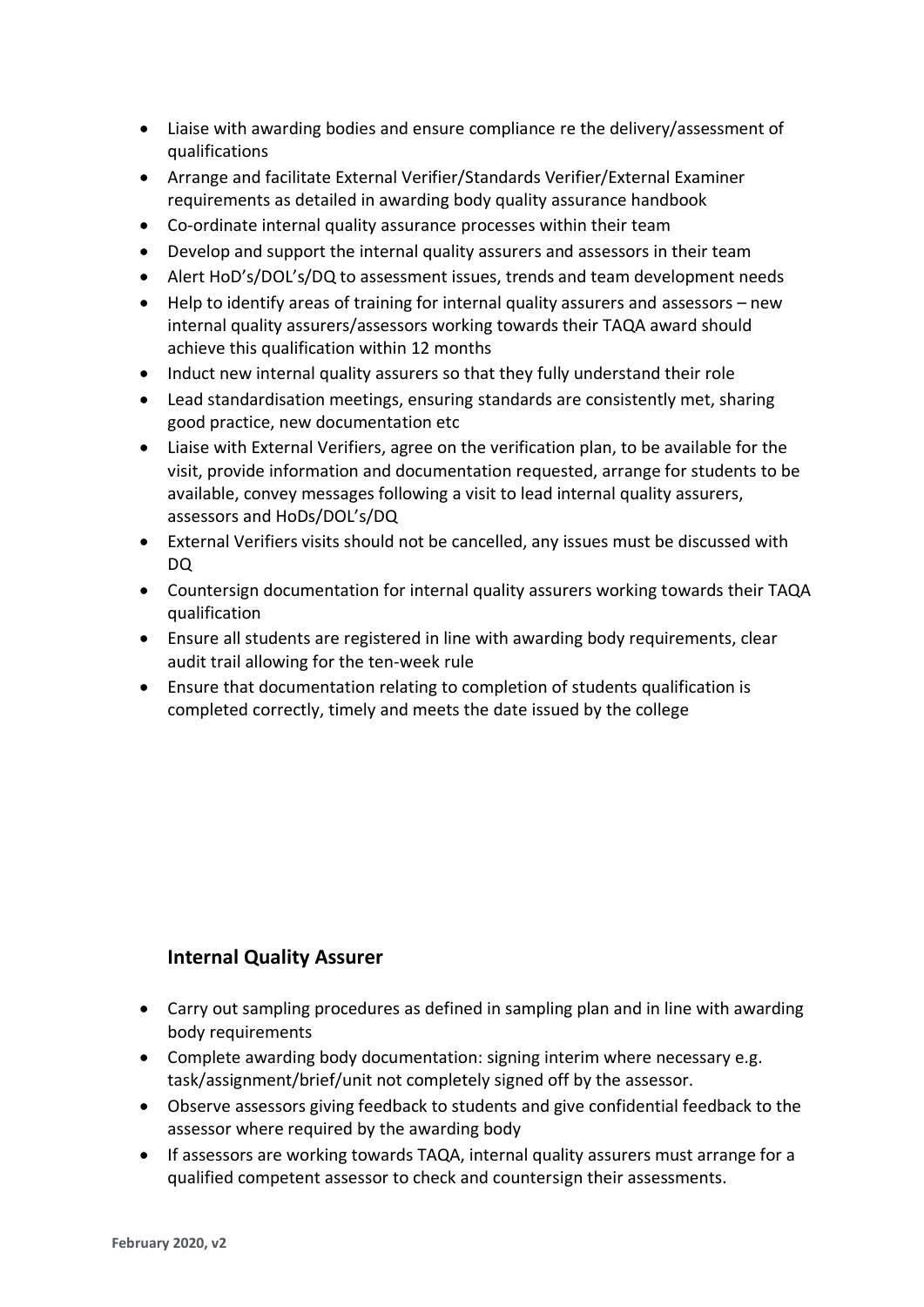- Discuss with students their progress and understanding of their qualification where required by the awarding body
- Sample students e/portfolios: all methods of assessment e.g. observation, witness testimonies, case histories, worked products, personal statements, professional discussions
- Provide robust consistent feedback to assessors re the quality of feedback given to students, and assessment decisions made
- Initially deal with any appeals
- Countersign documentation for assessors working towards their TAQA qualification
- Ensure all students are registered in line with awarding body requirements, clear audit trail allowing for the ten-week rule
- Ensure that documentation relating to completion of students qualification is completed correctly, timely and meets the date issued by inspire+ / Stamford College

# **Internal Assessors:**

- Occupationally competent and have relevant occupational expertise as defined by the awarding body
- Qualified to the relevant TAQA assessor units within the first 12 months of registration as a student assessor, if they do not hold the A1/A2 or the D32/D33 qualifications
- Ensure they are fully conversant with awarding body practice and requirements
- Ensure that the students have been registered with the awarding body as near to the start of the programme as possible and or clear audit trail for the ten-week rule
- Manage the assessment system, from student induction to assessment planning, feedback, assessment decisions, review, and record keeping as required by the awarding body.
- Check and correct students English and mathematics skills on all assessed evidence, e.g. study programmes/qualifications/apprenticeships
- Ensure the students' evidence is valid, authentic, sufficient and current
- Provide high quality oral and written feedback on assessment decisions.
- Ensure assessment decisions are correct, fair and reliable
- Meet with their internal quality assurer and participating in internal quality assurance standardisation meetings a minimum of three per the calendar year
- Retain documentation/records to standards required by the awarding body/ college
- Ensure that documentation relating to completion of students qualification is completed correctly, timely and meets the date issued by the college
- Update their Curriculum Vitae
- Maintain their own continual professional development

# **Occupational Competencies: CPD**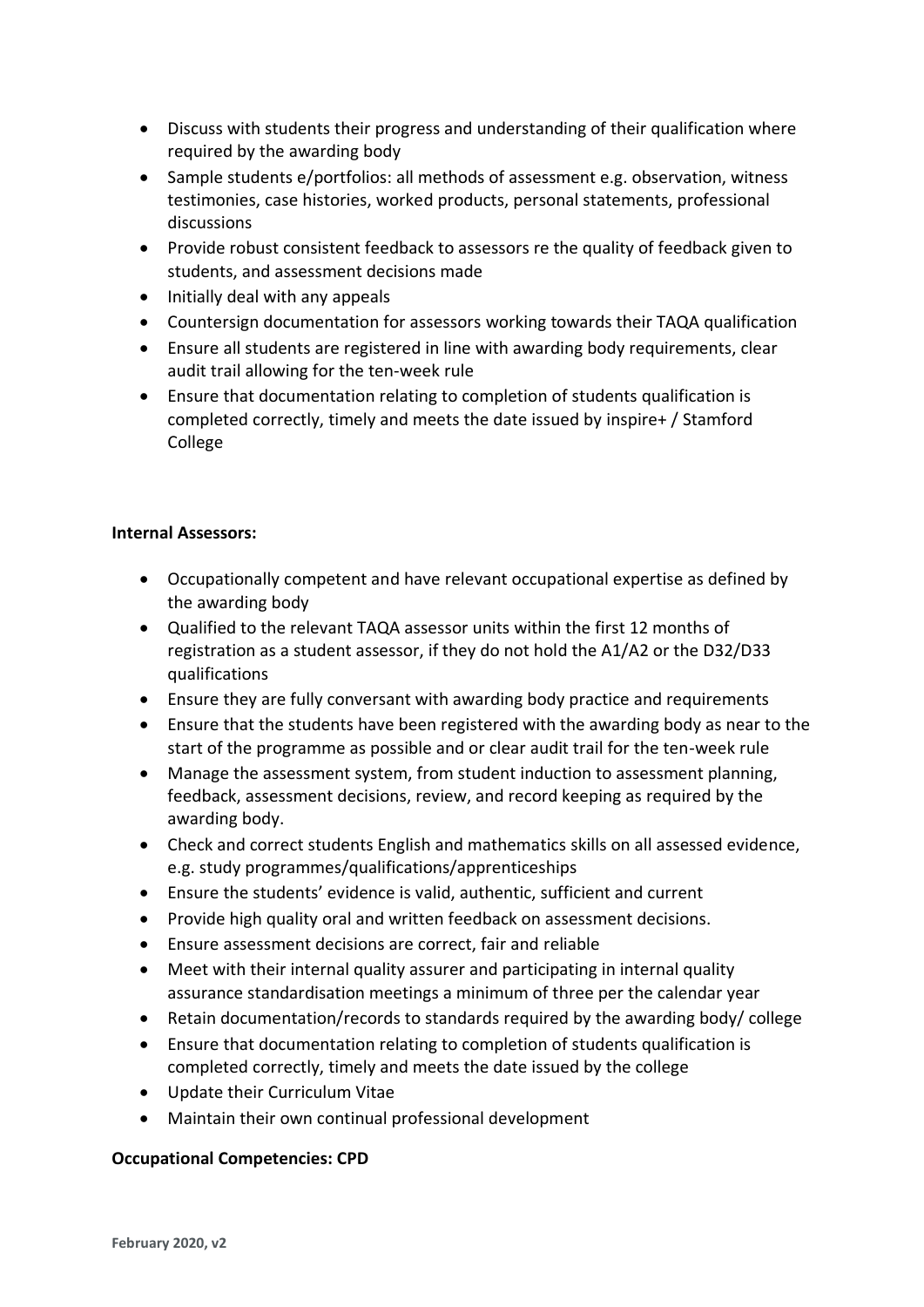All internal quality assurers will have sound working knowledge of assessment and verification principles as defined in the quality assurance standards outline and required by awarding bodies.

As an internal quality assurer, it is best practice to have the occupational expertise and sufficient experience of having conducted assessments of specific national occupational standards you are assuring, a minimum of one year experience within the last two years.

#### **Standardisation Meetings**

Standardisation meetings must take place as a minimum once per term each academic year and can be increased as and when required. College expectation is for standardisation meetings to happen in each curriculum department chaired by lead internal quality assurer. Copies of minutes of these meeting are to be forwarded to Quality Department. The meetings will provide information, advice and guidance to all assessors and quality assurers. The agenda will consist of the implementation of both delivery and developmental processes following individual program assessment strategies linked to the awarding body requirements and guidelines.

The agenda may include:

- External Quality Assurance feedback and recommendations
- Updates and information on any changes within awarding body /organisation guidelines/policy and procedures
- Unit Standardisation activities to improve the quality and consistency of assessment decisions of all assessors, new and experienced
- Examination/Moderation Arrangements information to ensure the consistency in examination practice including any changes to policy, practice and guidelines from the awarding body
- Resources used in assessment strategies and implementation to individual units.
- Equality, Diversity, Health, Safety, Safeguarding & Appeals

All lead internal quality assurers will attend a standardisation meeting held centrally by the quality department this is to ensure that process and practices are consistent and standardised.

#### **Security of Information**

If student's e/portfolios/assignments/projects are kept in the College, they need to be kept in a secure environment, e.g. locked cupboard and kept for a minimum of 3 years or as required by the awarding body.

#### **Malpractice and Maladministration**

All internal quality assurers must demonstrate honesty and integrity and report all suspected instances of malpractice or maladministration to the Head of Education at inspire+ or Director of Quality at Stamford College. In order to investigate malpractice and maladministration the following information is obtained/provided: